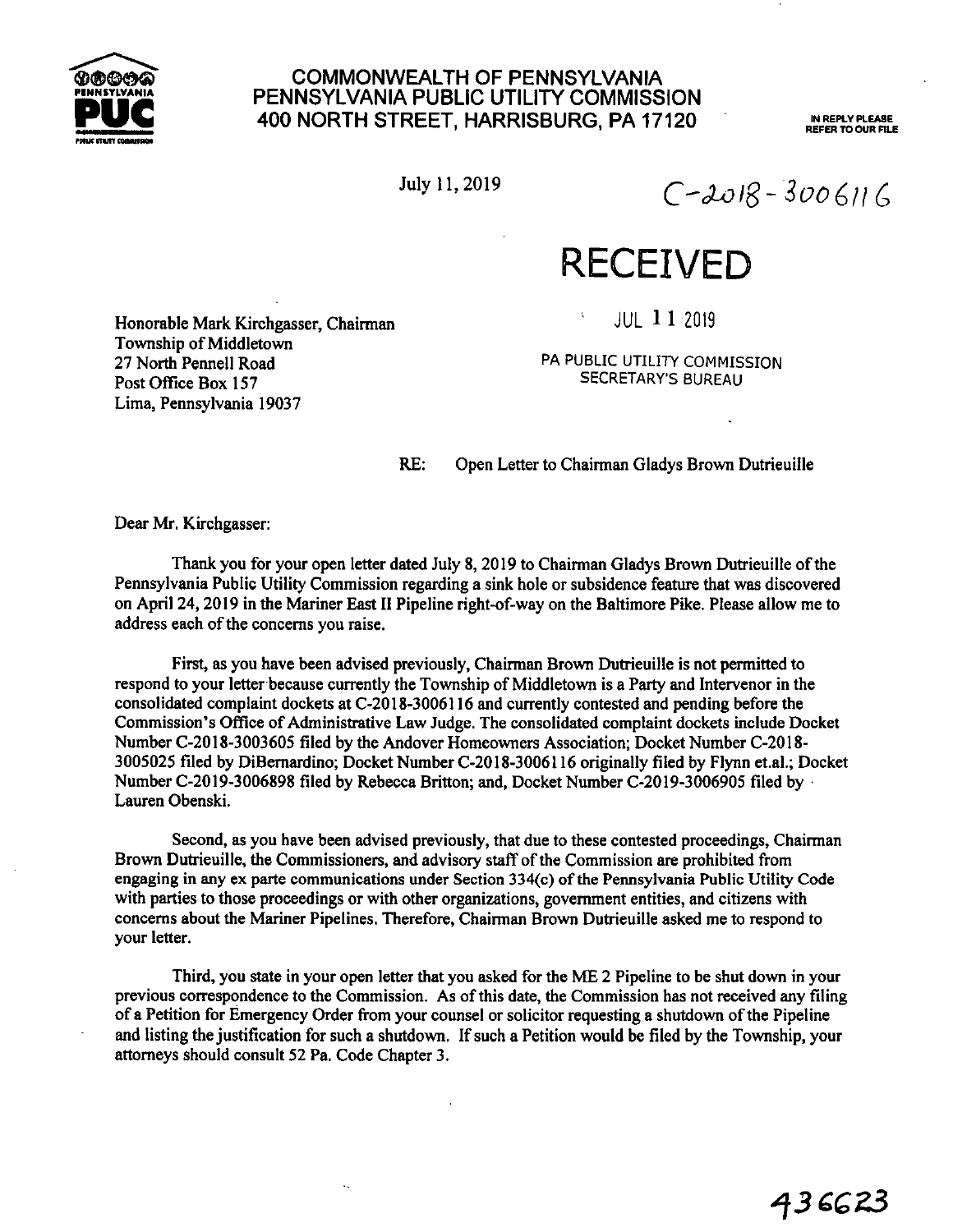Fourth, you refer to "safety information" in your open letter. If you are referring to emergency management plans, please know that Sunoco did provide such plans to Chester County at their request. In mid-April of 2019, PEMA organized a meeting between the Chester County Emergency Management Director (EMD) and all municipalities and school districts located in Chester County who are affected by the Mariner pipelines. If the Township of Middletown is concerned about its emergency plans, I suggest you contact PEMA or Delaware County's Emergency Management Director.

Finally, as I have explained previously to you, the Bureau of Investigation and Enforcement, while a part of the Commission, is the prosecutorial arm of the Commission, and I have forwarded your concerns about the sink hole to the Chief Prosecutor of the Commission, Mr. Richard Kanaskie who is also the Director of the Bureau of Investigation and Enforcement with oversight of the Bureau's Division ofGas Safety, ofwhich Mr. Paul Metro is the Manager. Please know that your concerns were not "punted to local investigators" but were referred to the professional staff with the expertise and authority to investigate and take appropriate action if necessary. This independent arm of the Commission is responsible for investigating the various and multiple allegations against Sunoco Pipeline, LP, its parent company. Energy Transfer Partners, and the Mariner Pipeline projects, including this sink hole which is the subject of an active investigation.

Therefore, since the issue of your letter directly concerns the investigations being conducted by the Bureau of Investigation and Enforcement, I am referring your open letter to Mr. Kanaskie, Mr. Metro, and Mr. Swindler, the Bureau's Deputy Chief Prosecutor of Enforcement. Please know the Bureau is aware of the event you describe located in the Township of Middletown, and the Bureau will decide its next course of action once its ongoing investigations conclude.

Thank you again for sharing the concerns of the Township of Middletown with the Commission.

Sincerely. Rosemary Chiavetta

Secretary of the Commission

CC: Richard A. Kanaskie, PUC Chief Prosecutor Michael Swindler, Deputy Chief Prosecutor of Enforcement Paul Metro, Manager, Division of Gas Safety James R. Flandreau, Esq., Counsel for the Township of Middletown Councilman Norman C. Shropshire Councilwoman Susan K. Powell Councilman Scott D. Galloway Councilman Walter Reed Councilman Russ Carlson Councilman Stephen Byrne Andrew S. Haines, Township Manager Joseph A. Damico, Jr., Esq., Solicitor for the Township of Middletown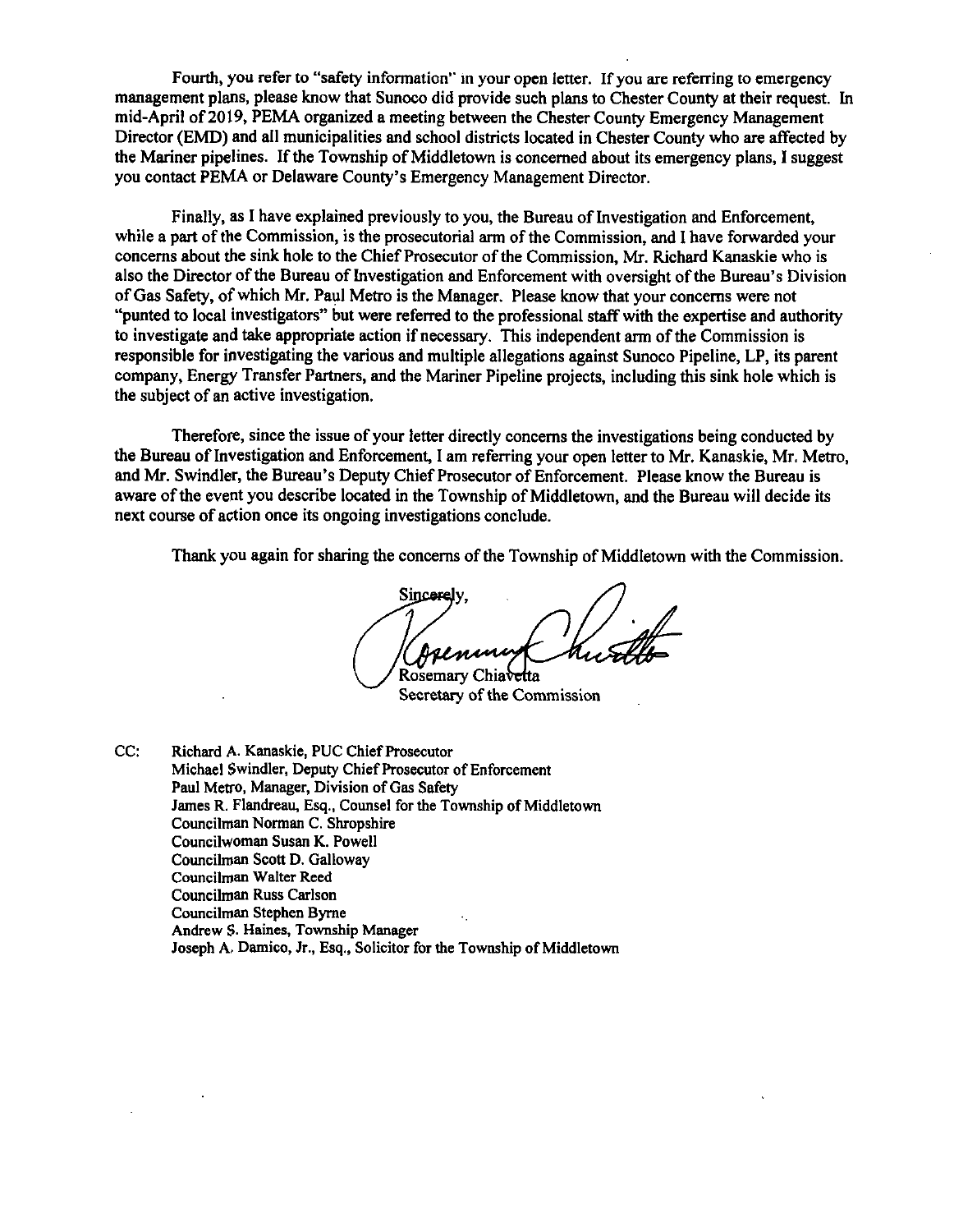#### COUNCIL MEMBERS

AT LARGE NORMAN C. SHROPSHIRE MARK KIRCHGASSER SUSAN K. POWELL

FIRST DISTRICT SCOTT D. GALLOWAY

SECOND DISTRICT WALTER (BOK) READ

THIRD DISTRICT RUSS CARLSON

FOURTH DISTRICT STEPHEN BYRNE

**July 8, 2019**

**TOWNSHIP OF MIDDLETOWN**

DELAWARE COUNTY, PENNSYLVANIA www.middletowntownship.org

27 N. PENNELL ROAD P.O. BOX 157

LIMA, PA 19037-0157



610-565-2700 FAX 610-566-3640

MANAGER ANDREWS. HAINES

ENGINEER KELLY A CLOSE ENGINEERS

SOLICITOR JOSEPH A. DAMICO, JR., ESO

O oc コマン ဟ<br>ငှ o m o -o cO cn *\0* **m** o rn **< m a**

**Gladys M. Brown Dutrieuille, Chairman Pennsylvania Public Utility Commission 400 North Street Keystone Building, 3rd Floor, Room N-304 Harrisburg, PA 17120**

**Re: An open letter to Pennsylvania PUC Chairman Gladys Brown Dutrieuille**

**Chairman Brown Dutrieuille:**

**On April 24 a sink hole occurred on a construction easement adjacent to an operational line of the Mariner East 2 (ME2) pipeline in our Township. The area is underpinned by granite, not the kharst that has led to the numerous sink holes impacting communities in Chester County. The location of the** sinkhole was in the right of way of the most heavily traveled road in Middletown, across the street from **a retirement community and a half mile from Glenwood elementary school.**

You will remember we wrote you on April 29 to help our Township understand the cause of a sink hole in an area never known to have one, over/under/next to (we still don't know) an aged, repurposed 12" **pipe carrying highly volatile liquids in a highly traveled, vulnerably populated area. Having no** information as to cause we asked you to shut down the ME2 pipe until you could provide the details and **subsequently ensure safe operations.**

**Your commission acknowledged receipt of our letter, our 'grave concerns' and restated the PUC's commitment to safe operation. A following email from Secretary Chiavetta effectively punted our inquiryto local investigators. On May 28 and again on June 12 we wrote these investigators, also copying Secretary Chiavetta, asking for help. Nothing. We are now 10 weeks from the event.**

**The PUC, in granting Sunoco's ME2 project public utility status, is immediately the go to agency for Pennsylvania municipalities like Middletown when our community of 16,000 and the many more working here and traveling through encounter these incidents. We rely on you for safety information**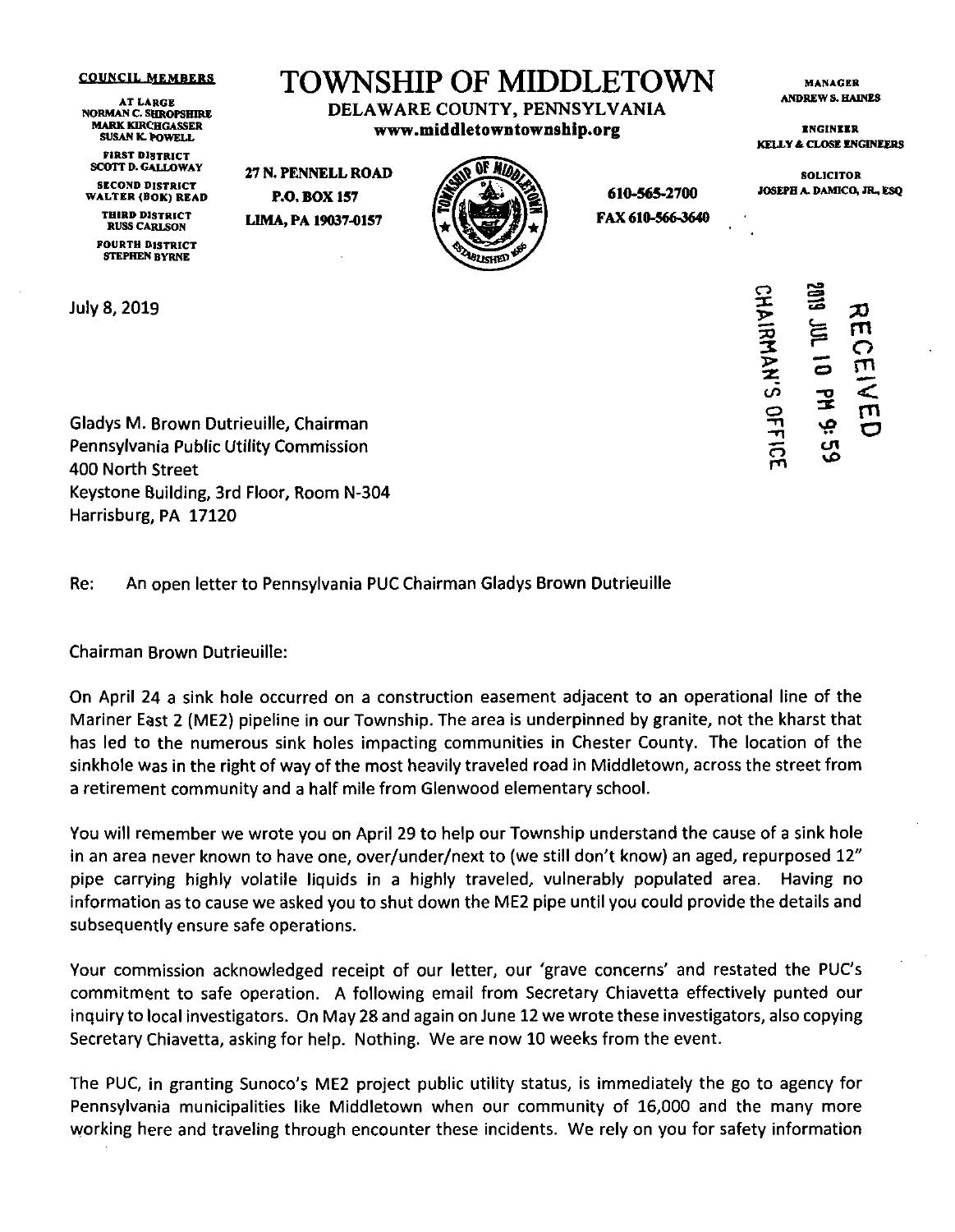**regarding potentially hazardous and dangerous material like this. Unfortunately, we can't rely upon you for so much as a response.**

**We respectfully re-iterate our request and grave concerns; time has not abated them. We are approaching^thtglTmofjths, more than enough time for your Commission to have addressed them, let alone the'courtesy of an emailed response.**

Singerely, **Participate** c,

Mark Kirchgasser, Chalyman On behalf of Middletown Township, Delaware County, Council